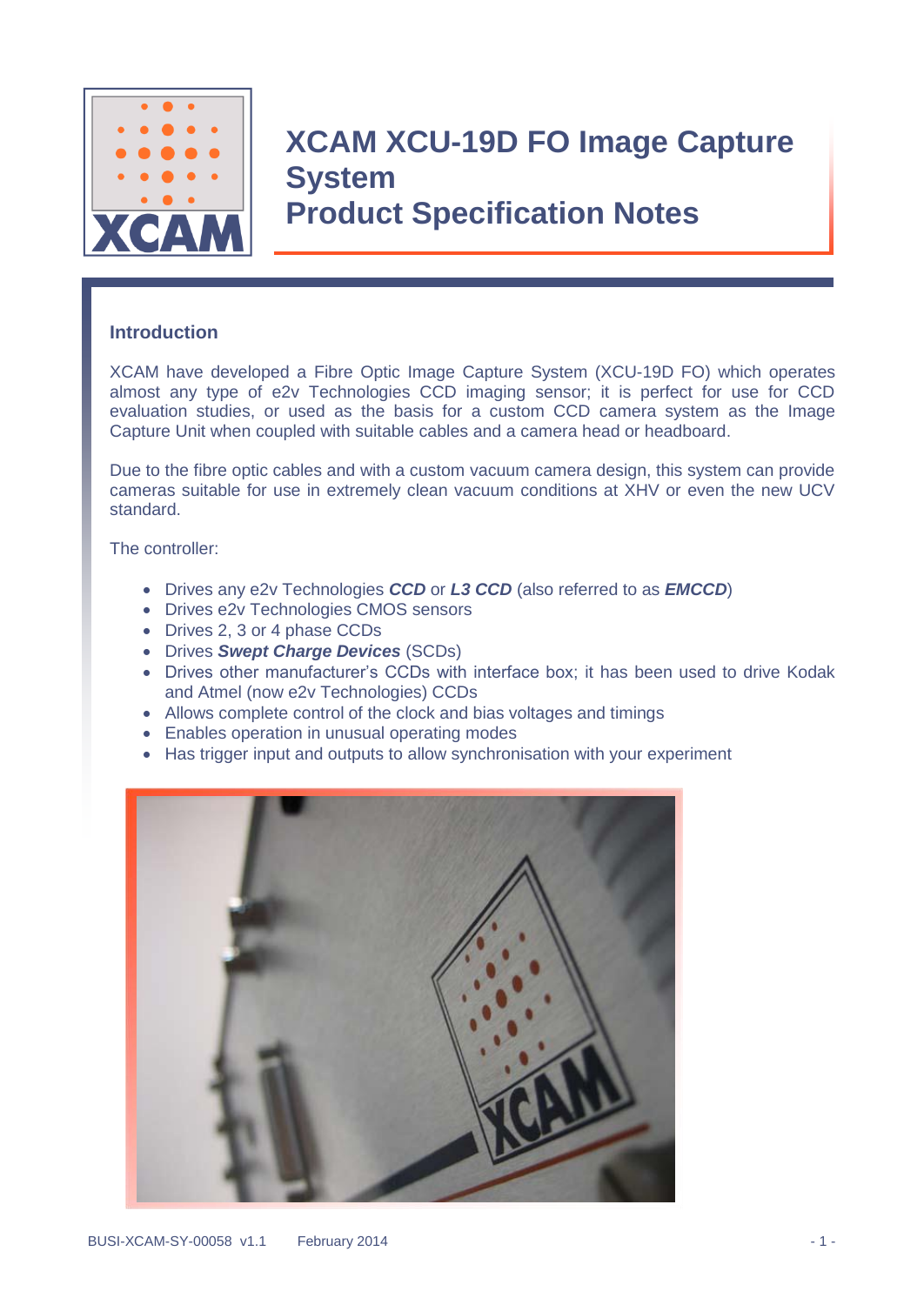

### **Image Capture System Block Diagram**

The XCU-19D FO (Fibre optic) system is the result of many years of development of systems which are ideally suited to the operation of clean vacuum camera systems due to the fibre optic cables for control and data transmission. They are also ideal for detector characterisation work due to their flexibility of operation.

The block diagram below show the key elements in the system.



Figure 1 showing a block diagram of the XCU-19D FO Image Capture System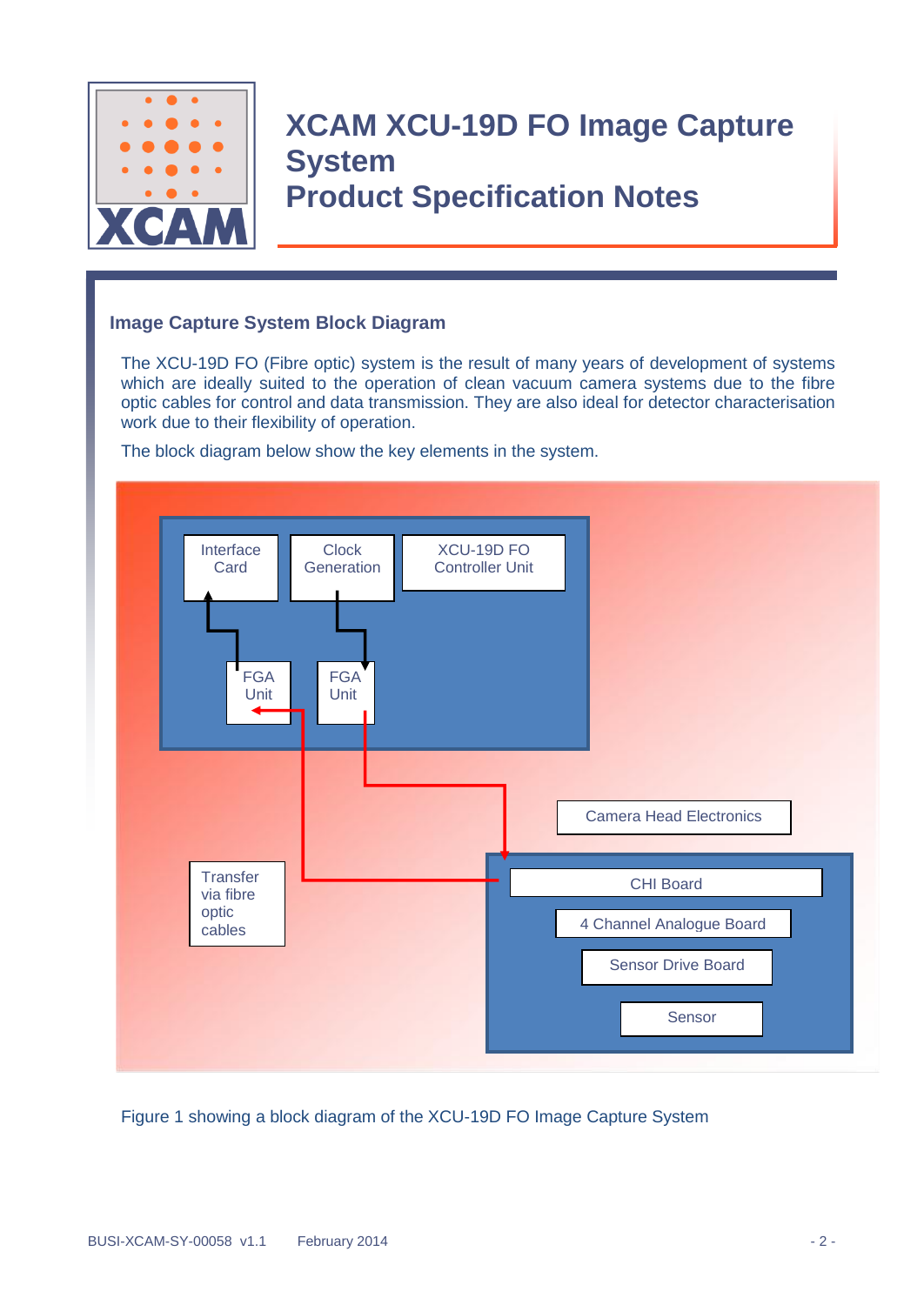

Clock signals are generated inside the controller and converted in the FGA unit to optical signals which are transmitted down the multi-mode fibre optic cables to the camera head unit.

The camera head electronics comprises the digital board which is called the CHI board (Camera Head Interface), the 4 channel analogue board, and the Sensor drive board which has the local drivers. This Sensor Drive Board is designed to be specific to the device which is to be driven and can take a variety of formats depending on whether the sensor is to be directly plugged into the electronics, or is to reside in a vacuum camera head.

Digital data is transmitted from the fibre optic transciever on the CHI board back to the FGA unit on the interface card and from the interface card to the PC via a Cameralink protocol electrical cable into a National Instruments PCIe 1426 card (PC and frame grabber card are not supplied as part of the system).

A single power cable is used between the controller and the stack for power.

#### **Multi-Sensor Operation**

For multi-sensor synchronised operation one controller may be used to supply the sequencer signal together with a fibre optic splitter so that the controlling signals can supply multiple stacks.



**Figure 2: Three Camera Head Stacks inside a Multi-CCD Camera Head**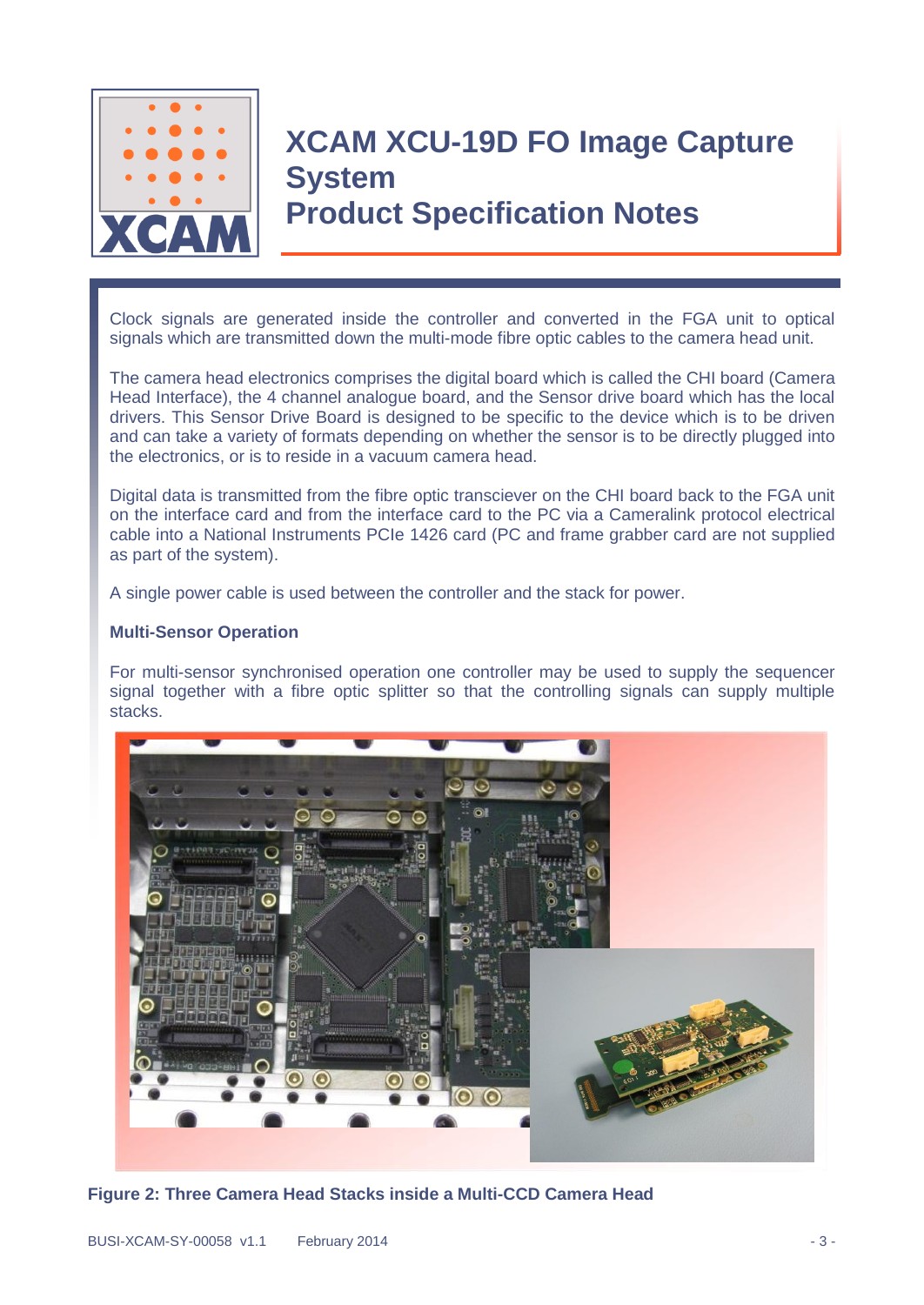

# **XCAM XCU-19D FO Image Capture System**

**Product Specification Notes**

Figure 2 above shows a very triple similar system (but not fibre optic in this case). The images show three stacks of electronics in which each stack is driving one CCD230-42 which are placed very closely together in a single camera head. The left most stack has only the bottom board present (in this case the CCD drive board), the central stack has both the CCD drive board and the analogue board present, and in this case you can see the analogue board; the right most stack has all three boards present, so you can see the uppermost board, which is the CHI board in this case. Separately to the side you can see this triple stack which is the width of the CCD230-42 2k x 2k detector to allow close positioning.

### **XCAM Controller Software Options**

The *Application User Software Package* (API) provides users with an easy interface with which to control and communicate with the controller and do simple analysis and data visualisation; please see separate product note which covers the software in more detail.

Alternatively, a *Software Developer's Manual* is provided for users who would prefer to write or use their own software, calling the XCAM dll files.

Many XCAM Controller users, use programs such as *Matlab* to control the drive unit, and a library of code is being developed to assist these users; this code will be made available on request.

| <b>Sequencer Delays</b><br>Parameter<br><b>ADC Delay</b><br>Int-Delay<br>Int+ Delay<br><b>Int Time</b><br><b>Serial T</b><br><b>Parallel T</b> | NOPs<br>us<br>$10 \t0.46$<br>55<br>1.86<br>55<br>1.86<br>2.01<br>60<br>16<br>0.65<br>150 4.80 | <b>Clocking</b><br><b>Horizontal</b><br>Vertical<br><b>Binning</b><br><b>CCD Type</b>                      | Forward<br>Forward<br>Forward<br>l1                               | <b>Backward</b>       | Image<br>Store<br>Serial<br><b>Reset</b><br>Input<br>Vspr                      | <b>Clock Voltages</b><br>$\overline{\bullet}$<br>$\blacktriangleleft$<br>$\blacktriangleleft$<br>$\blacktriangleleft$<br>$\overline{\phantom{a}}$<br>$\overline{\bullet}$                        | 10.8V<br>٠<br>10.8V<br>$\mathbf{r}$<br><b>12.2V</b><br>$\blacktriangleright$<br>7.9V<br>$\blacktriangleright$<br>0.0V<br>$\blacktriangleright$<br>0.0V<br>$\blacktriangleright$ |
|------------------------------------------------------------------------------------------------------------------------------------------------|-----------------------------------------------------------------------------------------------|------------------------------------------------------------------------------------------------------------|-------------------------------------------------------------------|-----------------------|--------------------------------------------------------------------------------|--------------------------------------------------------------------------------------------------------------------------------------------------------------------------------------------------|---------------------------------------------------------------------------------------------------------------------------------------------------------------------------------|
| <b>Clk/Rst Delay</b><br>$\blacktriangleleft$                                                                                                   | 60.34<br>$\blacktriangleright$                                                                | Type<br><b>Nodes</b><br><b>Rows</b><br><b>Columns</b><br><b>Pixels</b><br><b>Frame T</b><br><b>Erasure</b> | 3011<br>$One \leftarrow$<br>256<br>1040<br>266240<br>10<br>$\Box$ | $1/10S$ $\rightarrow$ | <b>Bias Voltages</b><br>Vod<br>Vrd<br>Vdd<br>Vog<br>Vqr<br>Vss<br>Vspr<br>Vspr | $\blacktriangleleft$<br>$\blacktriangleleft$<br>$\overline{\phantom{a}}$<br>$\blacktriangleleft$<br>$\overline{\bullet}$<br>$\blacktriangleleft$<br>$\blacktriangleleft$<br>$\blacktriangleleft$ | 29.9V<br>$\mathbf{r}$<br>16.5V<br>$\mathbf{r}$<br>20.6V<br>$\blacktriangleright$<br>2.6V<br>0.0V<br>ь<br>3.4V<br>$\blacktriangleright$<br>0.0V<br>Þ<br>0.0V<br>٠                |
| <b>Load File</b><br>Sequence<br>Zone<br><b>Voltages</b>                                                                                        | C:\ccd\Sequence\2chtst1m.dex<br>C:\ccd\Voltages\CCD30-11.VTG                                  |                                                                                                            |                                                                   | Save                  | Hardware<br><b>ADC Type</b><br><b>Data Bits</b><br>Gain<br><b>Offset</b>       | 165<br>$\blacktriangledown$<br>16<br>B<br>$\blacktriangledown$<br>To                                                                                                                             | <b>USB</b><br><b>Module SN</b><br>2577<br>Name<br>2577<br>Timeout $(s)$ 30<br><b>Preserve Settings</b>                                                                          |
| <b>Delays</b><br><b>Triggering</b><br>Mode                                                                                                     | c:\ccd\sequence\default.dly                                                                   |                                                                                                            |                                                                   | Save                  |                                                                                |                                                                                                                                                                                                  | <b>OFF</b>                                                                                                                                                                      |

The minimum specification for a PC to operate the system is Windows 7, XP Pro or Vista operating system; 2 GHz processor; 2 GB memory minimum; hard drive 100GB minimum; CD drive; 3 USB2 ports.

**Figure 3, left shows a typical configuration window for XCAM software.**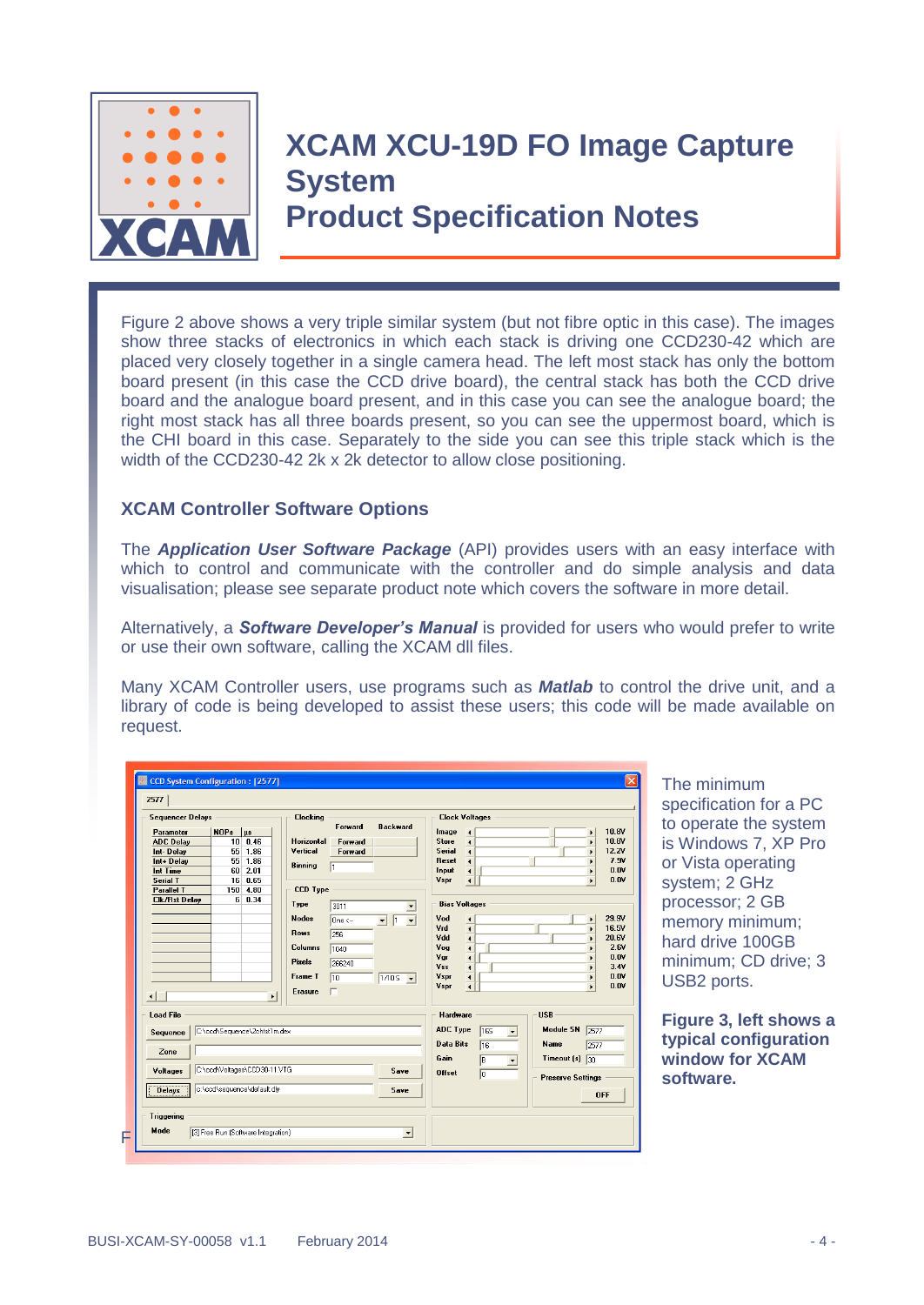

#### **Technical Specifications and Details Dimensions and Weight**

The controller is a 19" 3U standard controller and has dimensions of approximately 450mm width, 310mm height and 130mm depth. The weight is 6.35Kg

#### **Front Panel Connections**



#### **Figure 4: Image of the Front Panel of the Controller**

The front of the controller has several connections.

A CameraLink cable connects a PC framegrabber card to the 'PC Out' connector on the front panel of the XCU19C-FO drive box.

The CCD camera head is connected using two fibre optic cables for 'Camera Out' and 'Camera In' signals and a 9-way D-type for camera head power.

All of these connectors are on the front panel of the XCU19D-FO drive box. .

A BNC plug 'Trigger' is provided for connection of an external CCD trigger. This trigger accepts a TTL level input. A BNC plug 'Sync' is provided as an output for oscilloscope triggering. The BNC plug sync provides an output pulse before line readout, which can be used as an oscilloscope trigger when examining the CCD output directly.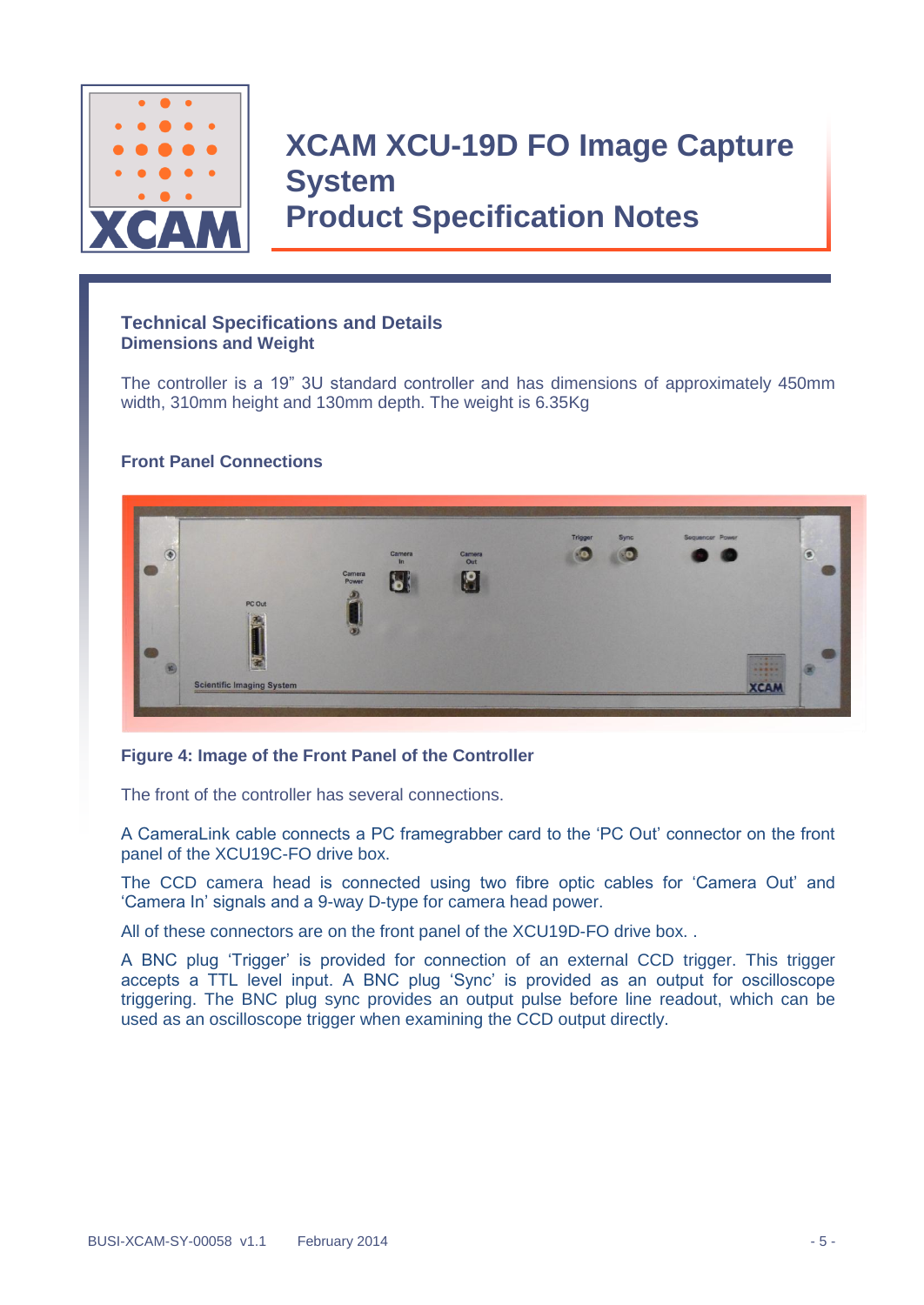

### **Back Panel Connections**



#### **Figure 5: Image of the Back Panel of the Controller**

The XCU19D-FO drive unit requires a 220/240V mains input and is supplied via an IEC connector on the rear of the control unit. The IEC input incorporates a fuse and an on/off switch. There is also a secondary DC fuse holder on the rear panel which supplies the control electronics.

Mains input supply: 230VAC +/- 10%, 50Hz, 0.6A. The equipment must be connected to a protective earth.

IEC connector fuse rating: T 3.15A (See note 1)

Secondary DC fuse rating: T 5A (see note 1)



**Figure 6: Back Panel Connections – see notes below**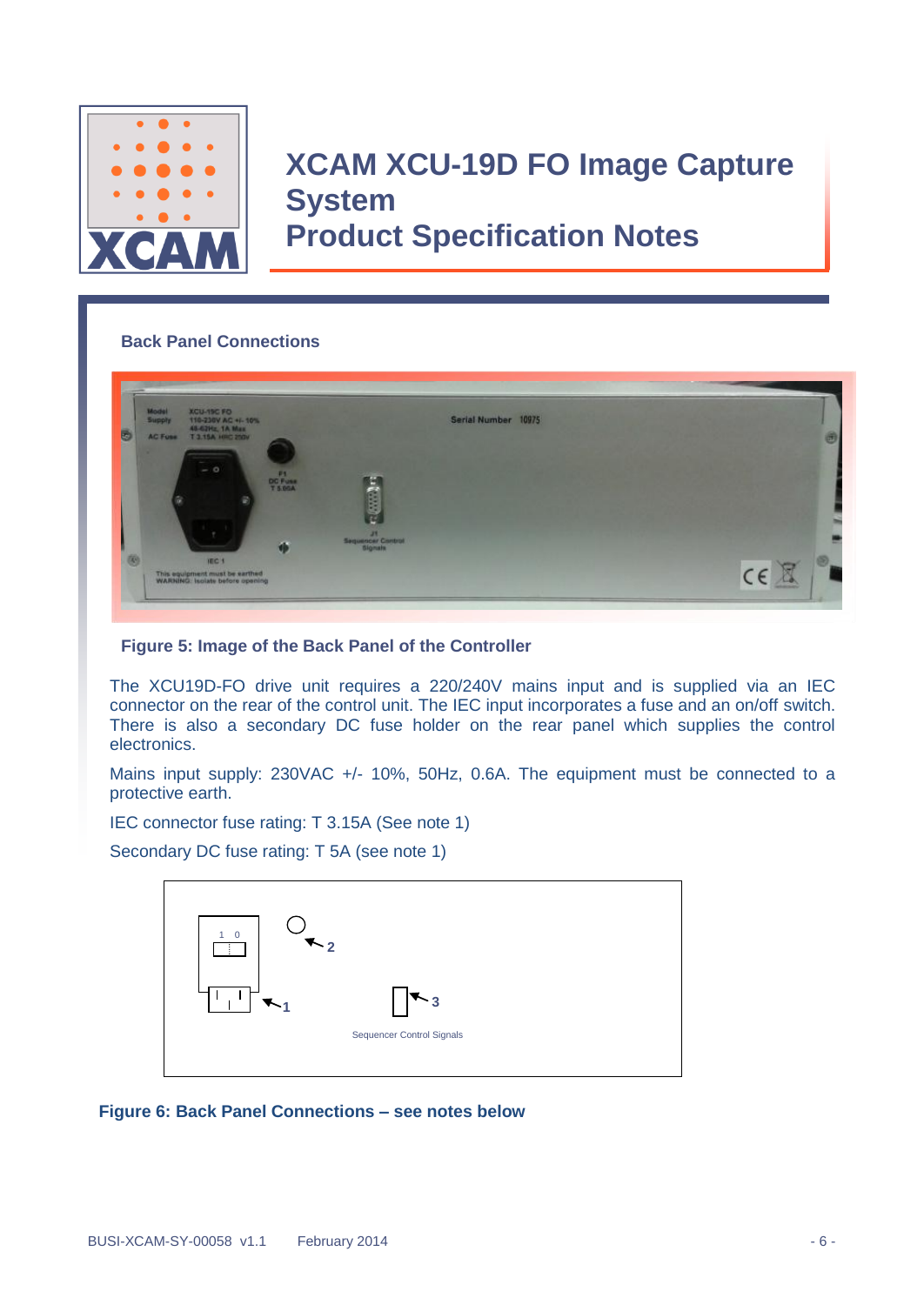

- 1. The mains input fuse is part of the input socket. Fitted with a 250V T 3.15A (see note 1)
- 2. Secondary DC fuse. Fitted with a 250V T 5A (see note 1)
- 3. The 9 way D-type socket provides a connection to the Sequencer I/O (Flags) for external triggering and integration of the camera system into a wider process. The interface is provided using RS485 transceivers. Table 1 below details the pin assignments

| Pin | <b>Function</b> |
|-----|-----------------|
| 1   |                 |
| 2   | Trigger B (A)   |
| 3   | Trigger C (A)   |
| 4   |                 |
| 5   |                 |
| 6   |                 |
|     | Trigger B (B)   |
| ጸ   | Trigger C (B)   |
|     |                 |

Table 1 – Sequencer Control Signals Pin Out

Note 1: to maintain CB qualification the correct types of replacment parts must be used. Please contact XCAM for details, if CB certification is essential to your application.